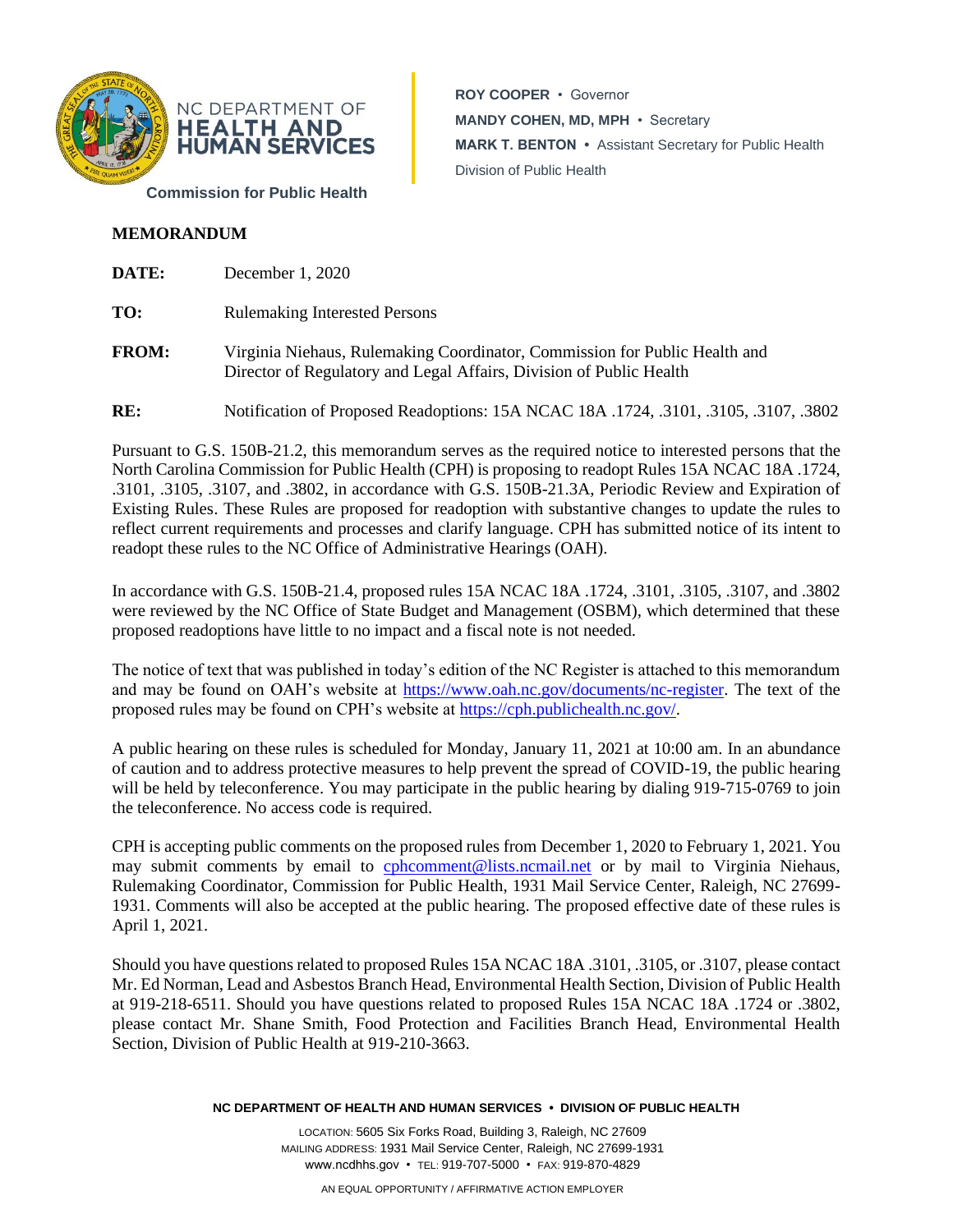## Attachment

cc: Dr. Ronald May, Chair, Commission for Public Health Mr. Mark Benton, Assistant Secretary for Public Health, Division of Public Health Mr. Larry Michael, Environmental Health Section Chief, Division of Public Health Mr. Ed Norman, Lead and Asbestos Branch Head, Division of Public Health Mr. Shane Smith, Food Protection and Facilities Branch Head, Division of Public Health Ms. Kirsten Leloudis, Program Manager, Regulatory and Legal Affairs, Division of Public Health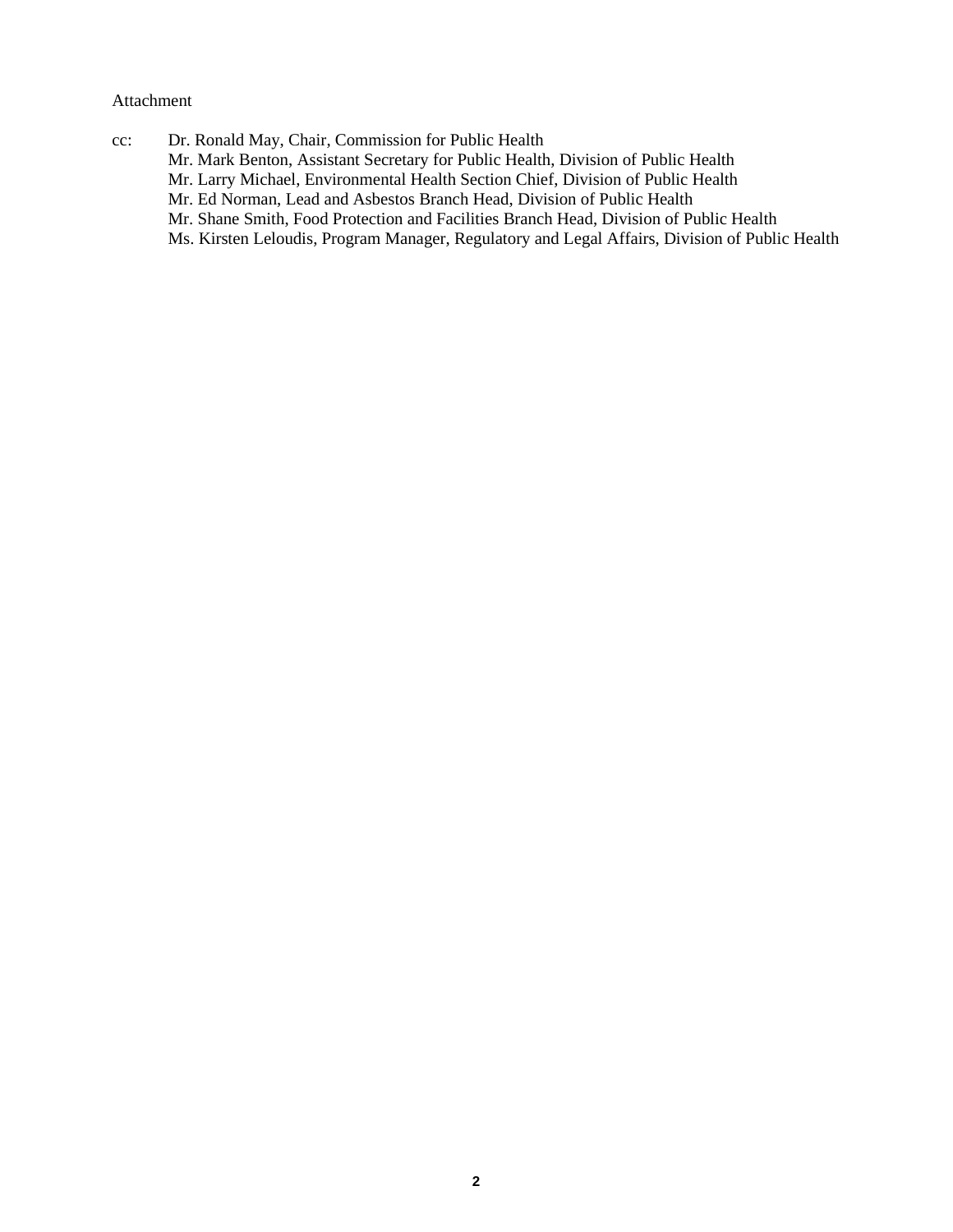### **TITLE 15A – DEPARTMENT OF ENVIRONMENTAL QUALITY**

*Notice is hereby given in accordance with G.S. 150B-21.3A(c)(2)g. that the Commission for Public Health intends to readopt with substantive changes the rules cited as 15A NCAC 18A .1724, .3101, .3105, .3107, and .3802.*

**Link to agency website pursuant to G.S. 150B-19.1(c):** *https://cph.publichealth.nc.gov/*

**Proposed Effective Date:** *April 1, 2021*

### **Public Hearing:**

**Date:** *January 11, 2021* **Time:** *10:00 a.m.* **Location:** *This public hearing will be held by teleconference at (919) 715-0769 (no access code).*

**Reason for Proposed Action:** *Pursuant to G.S. 150B-21.3A, periodic review and expiration of existing rules, the Commission for Public Health is proposing to readopt 15A NCAC 18A .1724, .3101, .3105, .3107, .3802 with substantive changes to update these rules to reflect current requirements and processes and clarify language.*

**Comments may be submitted to:** *Virginia Niehaus, CPH Rulemaking Coordinator, 1931 Mail Service Center, Raleigh, NC 27699- 1931; email cphcomment@lists.ncmail.net*

### **Comment period ends:** *February 1, 2021*

**Procedure for Subjecting a Proposed Rule to Legislative Review:** If an objection is not resolved prior to the adoption of the rule, a person may also submit written objections to the Rules Review Commission after the adoption of the Rule. If the Rules Review Commission receives written and signed objections after the adoption of the Rule in accordance with G.S. 150B-21.3(b2) from 10 or more persons clearly requesting review by the legislature and the Rules Review Commission approves the rule, the rule will become effective as provided in G.S. 150B-21.3(b1). The Commission will receive written objections until 5:00 p.m. on the day following the day the Commission approves the rule. The Commission will receive those objections by mail, delivery service, hand delivery, or facsimile transmission. If you have any further questions concerning the submission of objections to the Commission, please call a Commission staff attorney at 919-431-3000.

**Fiscal impact. Does any rule or combination of rules in this notice create an economic impact? Check all that apply.**

- **ODRIX** 
	- **Local funds affected Substantial economic impact (>= \$1,000,000)**
	- **Approved by OSBM**
		- **No fiscal note required**

**State funds affected**

## **CHAPTER 18 - ENVIRONMENTAL HEALTH**

#### **SUBCHAPTER 18A - SANITATION**

## **SECTION .1700 - PROTECTION OF WATER SUPPLIES**

#### **15A NCAC 18A .1724 DISINFECTION OF WATER SUPPLIES SYSTEMS**

(a) A water supply system serving an establishment regulated under this Section Subchapter shall be disinfected upon completion of construction, maintenance, repairs, pump installation, or a report of a confirmed positive coliform sample as follows: sample. Wells shall be disinfected as required in 15A NCAC 02C .0111, .0111, which is hereby incorporated by reference, including any subsequent amendments and editions.

- (1) chlorine in sufficient quantities to produce a chlorine residual of at least 100 milligrams per liter (mg/l) shall be placed in the supply;
- (2) a chlorine solution shall be placed in the supply in such a manner as to contact any water-contact parts and materials above the normal water level;
- (3) a chlorine solution shall stand in the supply for a period of at least 24 hours; and,
- (4) the supply shall flow to waste until no disinfectant can be measured with a test kit that measures chlorine levels.

(b) A spring enclosure shall be disinfected upon completion of construction, maintenance, repairs, pump installation, or a report of a confirmed positive coliform sample as follows:

 $(1)$  the interior walls surfaces of the spring enclosure shall be washed or swabbed with a chlorine solution of at least 100 milligrams per liter  $(mg/1)$  or greater of chlorine residual; residual approved by the Department;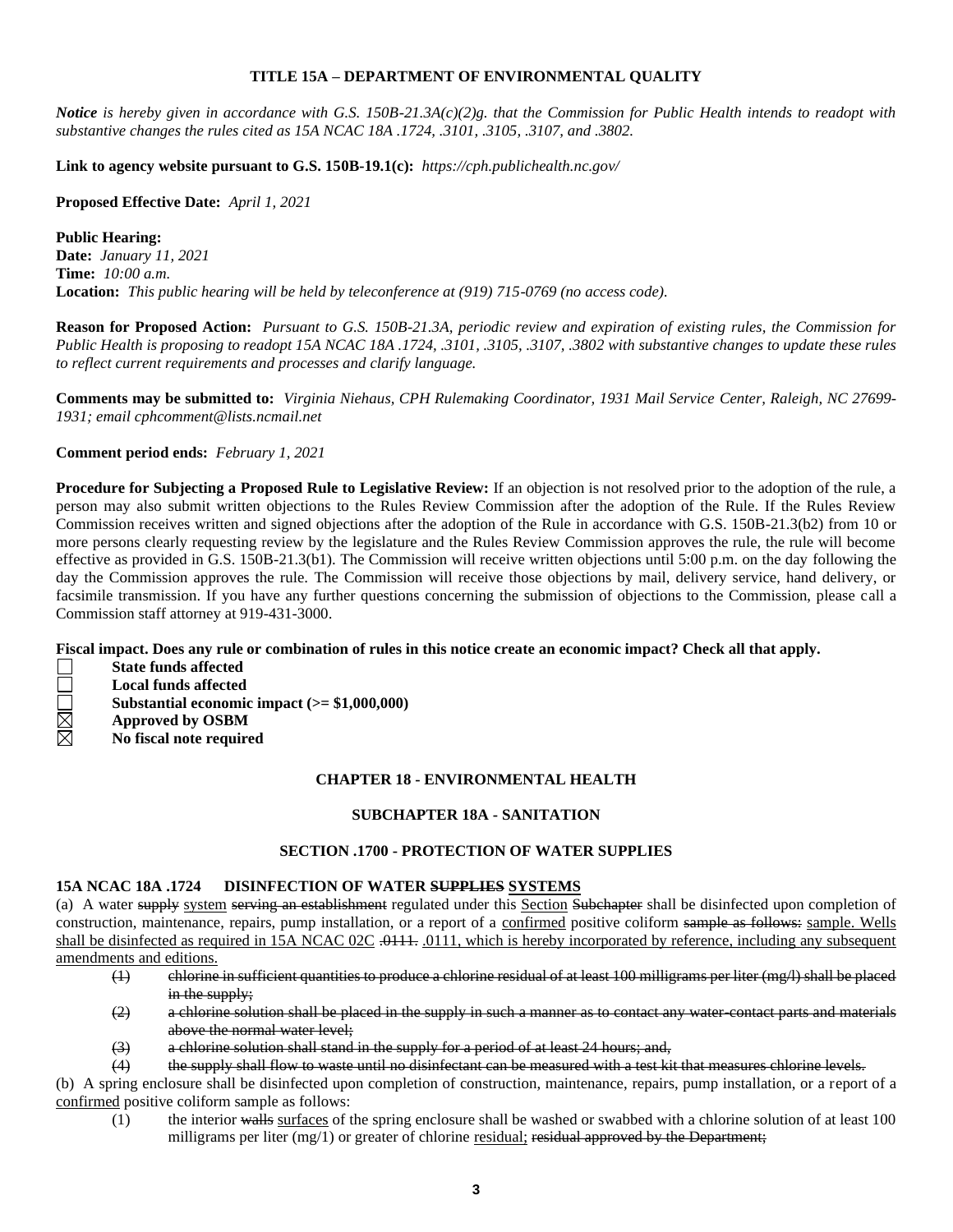- (2) the disinfectant shall be poured into the spring, the service pipe shall be plugged, and water shall be retained in the spring storage for at least 24 hours,  $\theta$ <sub>r</sub>, or disinfectant shall be fed into the spring continuously for at least 24 hours; and
- (3) the spring shall flow to waste until no disinfectant can be measured with a test kit that measures chlorine levels.

### **SECTION .3100 - CHILDHOOD LEAD POISONING PREVENTION PROGRAM**

#### **15A NCAC 18A .3101 DEFINITIONS**

As used in this article, unless the context requires otherwise: The following definitions shall apply throughout this Section:

- (1) "Inspection" is a surface by surface investigation to determine the presence of lead-based paint and may include dust and soil sampling and a report of the results.
- (2) "Risk assessment" is an on-site investigation of a residential housing unit to discover any lead-based paint hazards. A risk assessment includes:
	- (a) an investigation of the age, history, management, and maintenance of the residential housing unit;
	- (b) the number of children less than six years old and women of child-bearing potential who are residents;
	- (c) a visual assessment;
	- (d) limited environmental sampling; and
	- (e) preparation of a report identifying acceptable abatement, remediation, and interim control strategies based on specific conditions.
- $\left(\frac{3}{1}\right)$  "Child-occupied facility" means as defined at G.S. 130A-131.7(2).
- (2) "Department" means the North Carolina Department of Health and Human Services.
- (3) "High contact areas for children" means areas including sandboxes, gardens, play areas, pet sleeping areas, and areas within three feet of a residential housing unit or child-occupied facility.
- (4) "Residential housing unit" means as defined at G.S. 130A-131.7(16).
- (5) "Safe work practices" are methods used to avoid creating lead-based paint hazards during on-site work that disturbs paint that may contain lead lead. Such methods include: as set forth in the United States Environmental Protection Agency publication "Steps to Lead Safe Renovation, Repair, and Painting," which is hereby incorporated by reference, including any subsequent amendments and editions, and available free of charge at: https://www.epa.gov/sites/production/files/2013-11/documents/steps\_0.pdf.
	- (a) taking precautions to prevent the spread of lead-contaminated dust by limiting access to the work area to workers only until final cleanup is completed and by having workers remove protective clothing such as gloves and shoes before leaving the work area;
	- (b) covering the work area including doorways and sealing floors, closets, and cabinets with heavy duty polyethylene plastic secured with duct tape or the equivalent;
	- (c) For exterior surfaces, securing heavy duty polyethylene plastic on the ground from the foundation extending 10 feet beyond the perimeter of the work area;
	- (d) shutting off the heating, ventilation, and cooling system and covering heating, ventilation, and cooling registers with heavy duty polyethylene plastic secured with duct tape or the equivalent;
	- (e) protecting workers by providing necessary protective equipment, training, and cleanup equipment and by not allowing eating, drinking, chewing gum or tobacco, or smoking in the work area;
	- (f) protecting occupants which may include temporary relocation as necessary;
	- (g) protecting occupants' belongings by covering with heavy duty polyethylene plastic secured with duct tape or the equivalent or by removing them from the work area;
	- (h) misting interior painted surfaces before disturbing and hand scraping all loose paint, wallpaper, and plaster;
	- (i) wet sweeping and collecting and containing visible debris and plastic sheeting in a secure container;
	- (j) performing specialized cleaning upon completion of work to remove residual dust and debris;
	- (k) removing all materials, tools, and contained debris from the work area and the residential housing unit upon completion of maintenance activities; and
	- (l) avoiding unsafe practices, including prohibited methods listed in G.S. 130A-131.9C(g).
- (4)(6) "Specialized cleaning" is the use of cleaning protocols that have been shown to be effective in removing leadcontaminated dust as set forth in specified by the U.S. United States Department of Housing and Urban Development publication in the "Guidelines Guidelines for the Evaluation and Control of Lead-Based Paint Hazards in Housing," Housing which is hereby incorporated by reference, including any subsequent amendments and editions, and available free of charge at: https://www.hud.gov/sites/documents/SECOND\_EDITION\_2012.PDF. and any updates and revisions.
- $\frac{5}{7}$  "Visual inspection" means is an on-site assessment investigation by the Department or its agent authorized pursuant to 15A NCAC 01O .0101(4) a certified lead inspector or a certified lead risk assessor to determine compliance with the approved remediation plan as set forth in G.S. 130A-131.9C. the completion of abatement, remediation, and maintenance standard activities. A visual inspection shall include paint, dust, or soil sampling, and a notification of the results.

*History Note: Authority G.S. 95-225; 130A-5(3); 130A-228; 130A-230; 130A-235; 130A-236; 130A-248; 130A-257; 130A-315; Eff. July 1, 1993.*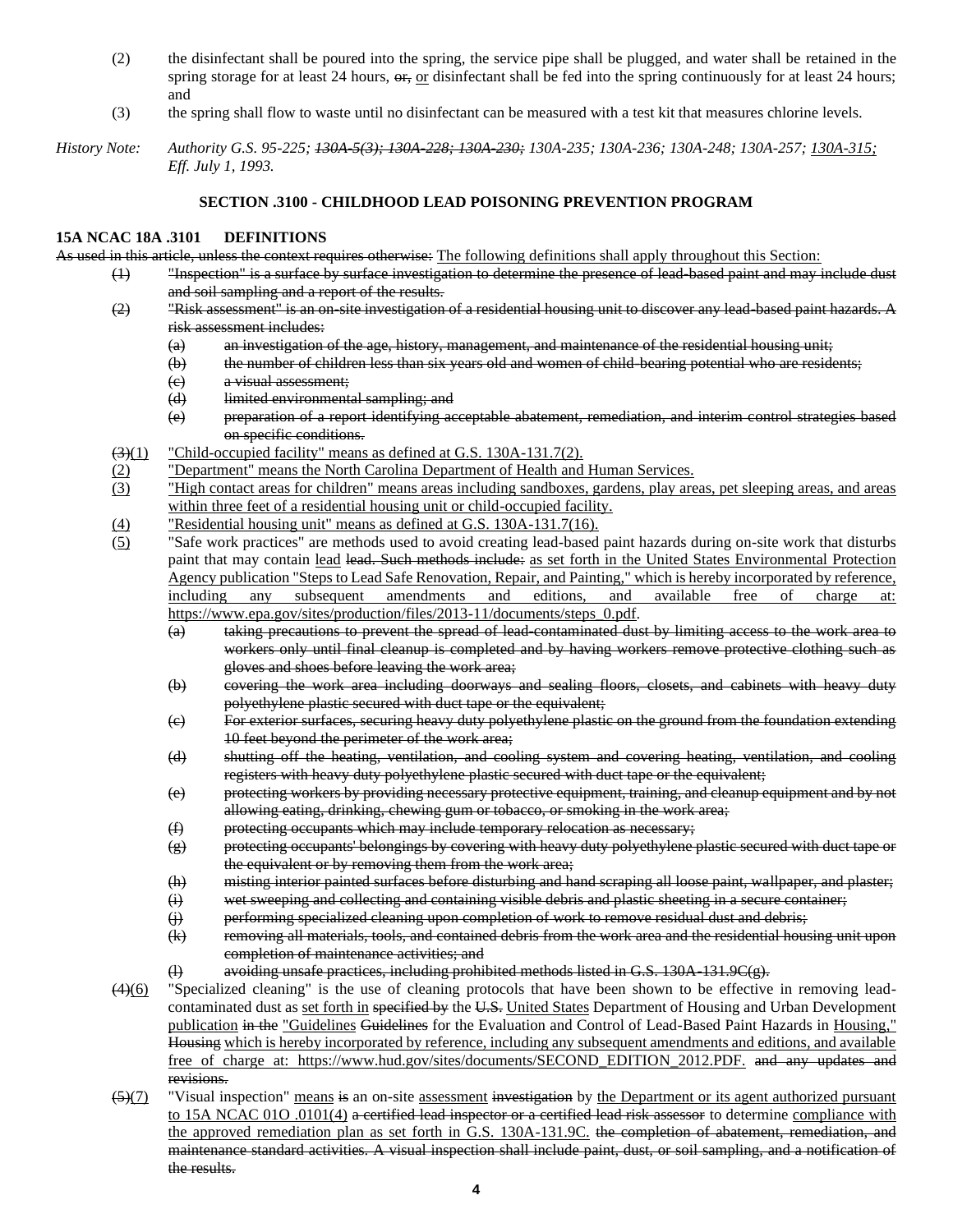*History Note: Authority G.S. 130A-131.5; 130A-131.7; 130A-131.8; 130A-131.9A; Eff. October 1, 1990; Transferred and Recodified from 15A NCAC 19I .0101 Eff. August 28, 1991; Transferred and Recodified from 15A NCAC 21E .0401 Eff. February 18, 1992; Amended Eff. August 1, 1996; January 1, 1995; July 1, 1992; Temporary Amendment Eff. November 21, 1997; Amended Eff. April 1, 1999.*

### **15A NCAC 18A .3105 LEAD POISONING HAZARD AND CLEARANCE STANDARD FOR SOIL**

(a) Bare soil at a residential housing unit or a child-occupied facility is a lead poisoning hazard when:

- $(1)$  it contains greater than 400 parts per million lead in high contact areas for  $e$ hildren children; including sandboxes, gardens, play areas, pet sleeping areas, and areas within three feet of a residential housing unit or a child-occupied facility; or
- (2) except as specified in Subparagraph (a)(1) of this Rule, it contains  $1200\,2000$  parts per million lead or greater in other locations at a residential housing unit or a child-occupied facility. facility where contact by children is less likely; or
- (3) it is determined by the Department to be hazardous to children less than six years old pursuant to 15 U.S.C. 2681 et seq., 42 U.S.C. 4851 et seq. and the regulations promulgated under these Sections.

(b) Unless other remediation is otherwise determined by the Department to be necessary to protect the public health based on the basis of credible site-specific evidence including soil lead bioavailability, soil lead speciation, or soil particle size, land use and condition, or epidemiologic or other relevant scientific data, all remediation plans pursuant to G.S. 130A-131.9C shall require that that: (1) bare soil lead concentrations greater than 400 parts per million and less than 2000 parts per million at a residential housing unit or a child-occupied facility in high contact areas for children including sandboxes, gardens, play areas, pet sleeping areas, and areas within three feet of the unit or facility or bare soil areas containing 1200 parts per million lead or greater in other locations at a residential housing unit or a child-occupied facility be:

- $(A)(1)$  permanently covered with four to six inches of gravel, gravel or mulch, or sod with a vegetative mulch that shall be maintained and replaced as often as necessary to ensure there is four to six inches of cover;
- (2) covered with sod or other vegetative cover that shall be maintained and replaced as often as necessary to ensure there is sod or other vegetative cover;
	- $(B)(3)$  physically restricted by a permanent barrier;
	- $\left(\frac{C}{A}\right)$  removed; or
	- $(D)(5)$  paved over with concrete or asphalt; asphalt.
- (2) bare soil lead concentrations of 2000 parts per million or greater at a residential housing unit or a child-occupied facility be:
	- (A) physically restricted by a permanent barrier;
	- (B) removed; or
	- (C) paved over with concrete or asphalt; and
- (3) ground coverings such as gravel, mulch, sod, or other vegetative covers must be established and maintained.

*History Note: Authority G.S. 130A-131.5; 130A-131.7; 130A-131.8; 130A-131.9A-G; Eff. October 1, 1990; Transferred and Recodified from 15A NCAC 19I .0105 Eff. August 28, 1991; Transferred and Recodified from 15A NCAC 21E .0405 Eff. February 18, 1992; Amended Eff. August 1, 1996; January 1, 1995; Temporary Amendment Eff. November 21, 1997; Amended Eff. April 1, 1999.*

## **15A NCAC 18A .3107 MAINTENANCE STANDARD**

The following shall apply to property owners and managing agents of pre-1978 residential housing units implementing the maintenance standard set forth in Rule .3106(b) of this Section:

- $\frac{a(1)}{a(1)}$  Property owners and managing agents shall use safe work practices to repair and repaint deteriorated paint on interior surfaces of a residential housing unit and to correct the cause of deterioration deterioration, including structural conditions causing water infiltration, interior moisture, and poor paint adhesion. For pre-1950 single family and duplex residential housing units, property owners and managing agents shall repair and repaint both interior and exterior surfaces surfaces, including all walls, ceilings, windows, porches, decks, garages, railings, and steps, and shall correct the causes of deterioration. In addition, for pre-1950 single family and duplex residential housing units, property owners and managing agents shall establish and maintain a sod or other vegetative cover in areas of bare soil within three feet of the residential housing unit.
- $(b)(2)$  Property owners and managing agents shall conduct specialized cleaning on interior horizontal surfaces to remove dust that may contain lead.
- $\left(\frac{c}{c}\right)$  Property owners and managing agents shall correct conditions in which painted surfaces are rubbing, binding, or being damaged to protect the integrity of the paint and to prevent the generation of lead dust.